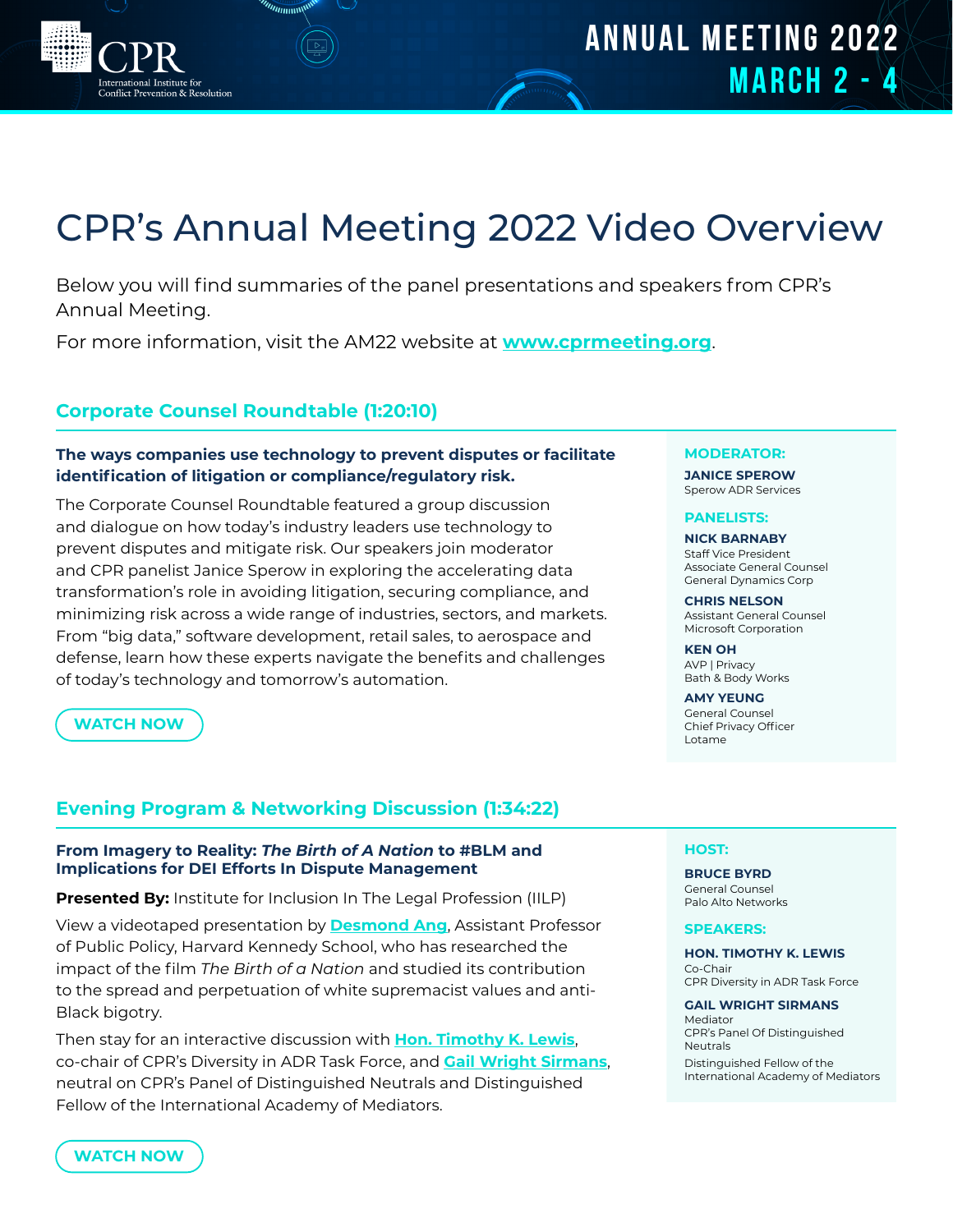# **ANNUAL MEETING 2022 MARCH 2 - 4**

# **Panel #1: Creating Leverage: How Tech Companies Can Use Investment Treaties To Mitigate Regulatory Risk (1:00:57)**

The technology sector is increasingly in the crosshairs of foreign regulators. Tech companies are not, however, without tools to mitigate the risk of inappropriate foreign regulatory interference. International arbitration against foreign governments under investment treaties is one such tool. Even the threat of an investment treaty claim can provide meaningful leverage in negotiations with governments.

al Institute for enflict Prevention & Resolution

This panel discusses how technology companies can use investment treaties to mitigate regulatory risk, covering topics including: how can technology companies qualify for investment treaty protection, how do investment treaties protect investors, and how do investors enforce their rights under investment treaties.

# **MODERATOR:**

**[THOMAS WALSH](https://www.freshfields.us/contacts/find-a-lawyer/w/walsh-thomas/)** Counsel | Freshfields

### **PANELISTS:**

**[CRISTEN BAUER](https://www.linkedin.com/in/cristenbauer/)** (unable to attend) Legal Advisor | U.S. Department of Commerce

**[CARLOS CONCEPCION](https://www.shb.com/professionals/c/concepcion-carlos)** Partner | Shook Hardy

**[ANNIE LESPERANCE](https://omnibridgeway.com/about/team/profile/annie-lesp%C3%A9rance)** Investment Manager and Legal Counsel Head of Latin America Group | Omni Bridgeway

**[LEON SKORNICKI](https://www.linkedin.com/in/leonskornicki/)** Senior Managing Counsel | VISA Inc.

**[WATCH NOW](https://youtu.be/ksUE6-5FvMk)**

# **Panel #2: Why Do I.T. Outsourcing Projects Fail: How To Keep Them Going With Dispute Resolution Boards and Standing Neutrals (1:12:14)**

IT Projects are especially vulnerable to the damage caused by friction among contracting parties, particularly when this friction turns into a formal dispute.

This panel will discuss how incorporating a "Standing Neutral" - defined as a trusted, independent expert advisor (or a panel of three advisors) chosen by the contracting parties at the onset of the relationship with the explicit goal to maintain a healthy relationship - can be used as a preventive approach to conflict resolution. This panel takes a multi-dimensional perspective – incorporating the views of academia and practice.

## **MODERATOR:**

**[ZACHARY HILL](https://www.morganlewis.com/bios/zacharyhill)** Partner | Morgan Lewis

### **PANELISTS:**

**[CHERRIE FISHER, PMP](https://www.linkedin.com/in/cherriefisher/)**

Civil Engineer and ADR Consultant | Fisher Partner **[DAVID FRYDLINGER](https://cirio.se/people/david-frydlinger)**

Managing Partner | Cirio Advokatbyrå AB

### **[KATE VITASEK](https://haslam.utk.edu/experts/kate-vitasek)**

Faculty | Halsam College of Business University of Tennessee

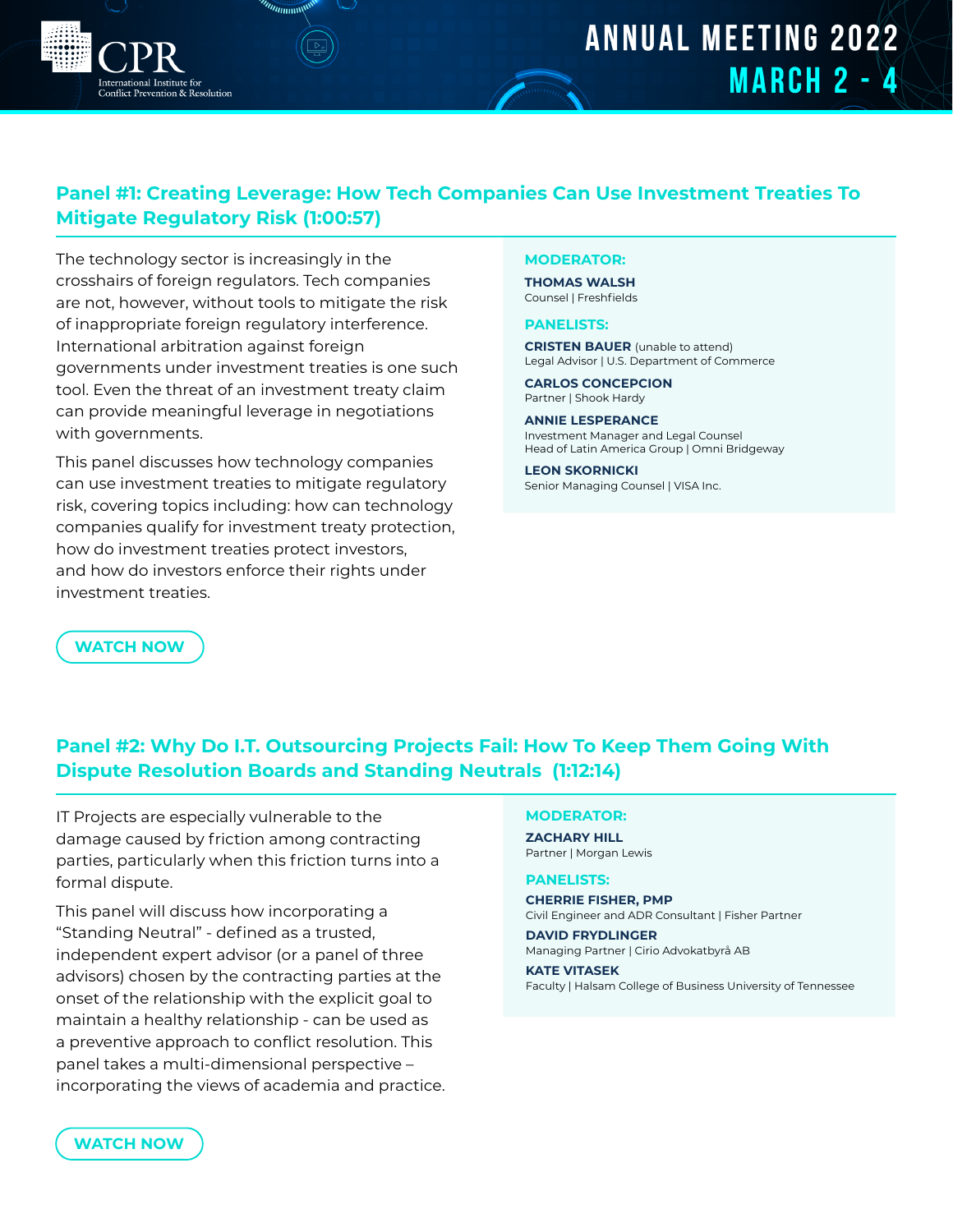# **ANNUAL MEETING 2022 MARCH 2 - 4**

# **Panel #3: ODR and Technology In Dispute Management – Futuristic Approach (1:01:02)**

This panel examines and discusses the latest trends in utilizing technology for resolving disputes, with a focus on what developments await us in the next 2-10 years. It includes a discussion of current online dispute resolution (ODR) platforms (with screen shots and demos) as well as new features being integrated by ODR providers around the world.

# **MODERATOR:**

**[COLIN RULE](http://colinrule.com/)** President and CEO | Mediate.com and Arbitrate.com

## **PANELISTS:**

**[OLADEJI TIAMIYU](https://hnmcp.law.harvard.edu/hnmcp/faculty_staff/oladeji-tiamiyu/)**

Clinical Fellow | Harvard Negotiation & Mediation Clinical Program

**[AMY SCHMITZ](https://www.linkedin.com/in/amy-schmitz-116323160/)** John Deaver Drinko-Baker & Hostetler Endowed Chair in Law The Ohio State University Moritz College of Law

#### **[LAURA KEILY](https://www.immediation.com/us/about-us)**

Founder & Managing Director | Immediation

# **Panel #4: Cybersecurity Risks (1:00:29)**

This panel of experts in cybersecurity discuss the nature of cyberbreach risk, how to respond, how to prepare for a breach, legal exposures and potential disputes, technology responses.

# **[WATCH NOW](https://youtu.be/QtwqfPCrnwc)**

**[WATCH NOW](https://youtu.be/AXg5t-djWJM)**

**Conflict Prevention & Resolution** 

## **MODERATOR:**

**[MICAELA MCMURROUGH](https://www.cov.com/en/professionals/m/micaela-mcmurrough)** Partner | Covington

#### **PANELISTS:**

**[AVI GESSER](https://www.debevoise.com/AviGesser)** Partner | Debevoise

**[SUNEETA HAZRA](https://www.arnoldporter.com/en/people/h/hazra-suneeta)** Partner | Arnold & Porter

**[ANNA RUDAWSKI](https://www.linkedin.com/in/anna-rudawski-1985921a/)** Partner | Norton Rose Fulbright US LLP

**[WENDI WHITMORE](https://www.linkedin.com/in/wendiwhitmore2/)** Senior Vice President of Cyber Consulting and Threat Intelligence Palo Alto Networks

# **Panel 5: Advances in Healthcare Technology – Cure Or Cause? (1:11:00)**

Join experts from the fields of pharma, medical device and healthcare providers for a provocative discussion of what the infusion of technology and AI will mean for healthcare and conflict management.

# **MODERATOR:**

**[DANNY TOBEY](https://www.dlapiper.com/en/us/people/t/tobey-daniel/)** Partner | DLA Piper

### **PANELISTS:**

**[MICHELE SUGGS ADELEYE](https://www.linkedin.com/in/michele-suggs-adeleye-b40a409/)** Vice President and AGC | Chief Counsel Digital | Pfizer

**[DAVID VIDAL](https://www.linkedin.com/in/david-vidal-735380b/)** Director, Regulatory | Mayo Clinic

**[JULIEN WILLÈME](https://www.linkedin.com/in/julien-will%C3%A8me-38146727/)** (unable to attend) Senior Legal Director | Medtronic

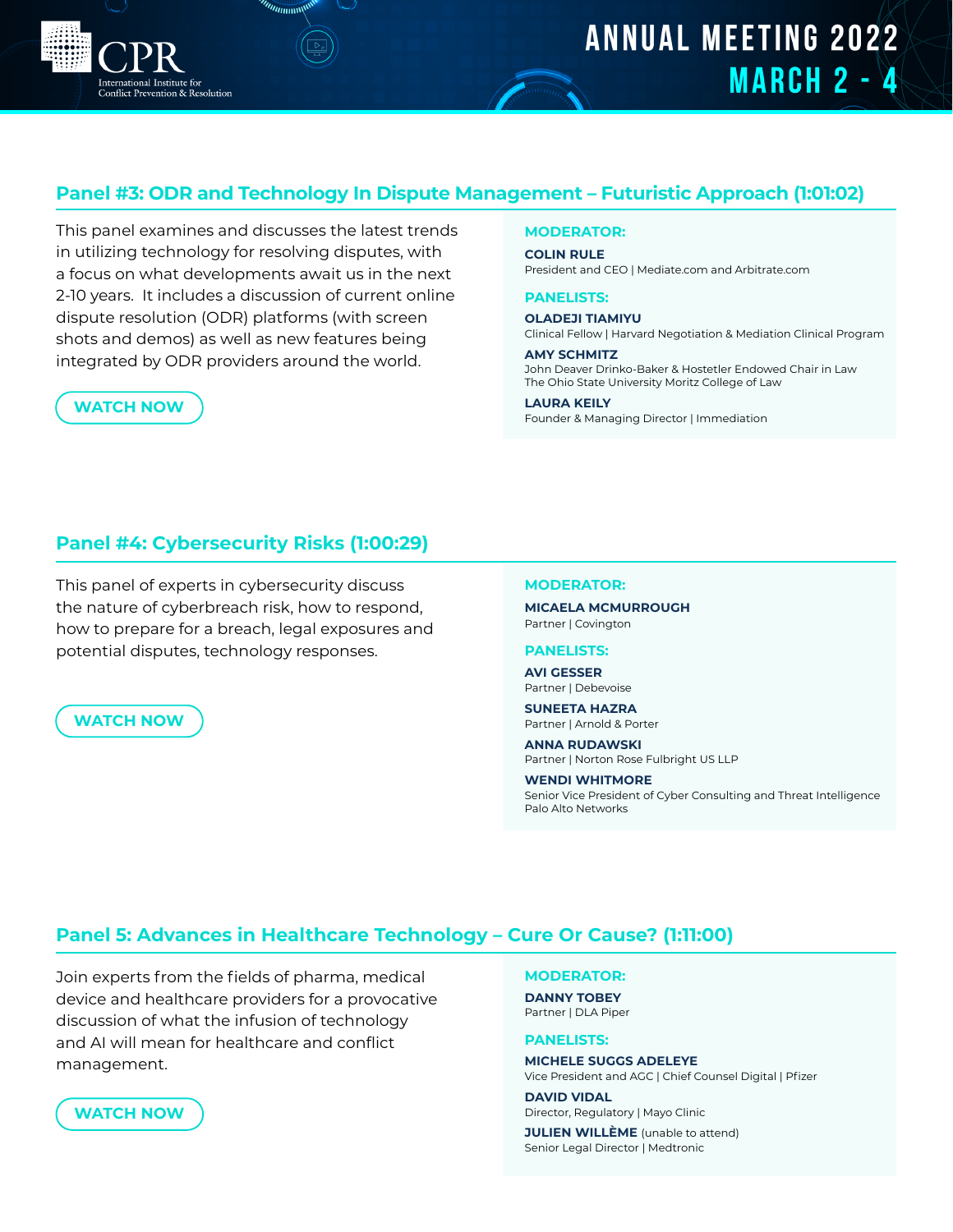

# **Panel #6: Ethics in The Evolving World Of Remote, Hybrid, and In-Person ADR (1:11:12)**

This panel examines and discusses ethical challenges facing arbitrators, mediators, and advocates relating to evolving technologydriven ADR processes, including remote, hybrid, and in-person proceedings.

vention & Resolution

# **[WATCH NOW](https://youtu.be/iHDVR5oL8Wc)**

## **MODERATOR:**

**STEVEN BIERMAN** Mediator and Arbitrator, and Founder | Bierman ADR LLC

#### **PANELISTS:**

**PAUL GENENDER** Partner | Weil, Gotshal & Manges

**SUSAN GUTHRIE** Founder/Mediator | Mosten Guthrie Academy

**JILL PILGRIM** Founder & Managing Attorney Pilgrim & Associates Arbitration, Law & Mediation

**ELLEN WALDMAN** Vice President, Advocacy & Educational Outreach International Institute for Conflict Prevention & Resolution (CPR)

# **Panel #7: Hot Topics/Initiatives in ADR (57:39)**

This panel will review significant Arbitration related cases currently pending before the US Supreme Court this year, as well as some interesting initiatives in ADR.

## **[WATCH NOW](https://youtu.be/fvYHy-fAxX0)**

#### **MODERATOR:**

**[LUCILA HEMMINGSEN](https://www.kslaw.com/people/lucila-hemmingsen)** Partner | King & Spalding

## **PANELISTS:**

**[ANGELA DOWNES](https://www.untdallas.edu/employee-directory/)** Assistant Director of Experiential Education and Professor of Practice Law | UNT Dallas College of Law

# **[BENJAMIN GRAHAM](https://www.wc.com/Attorneys/Benjamin-W-Graham)**

Associate | Williams & Connolly

**[RACHEL GUPTA](https://www.cpradr.org/programs/y-adr/committee-members/Rachel-Gupta/_res/id=Attachment/)** Arbitrator, Mediator, General Counsel | Gupta Dispute Resolution

# **Panel #8: Risk of Implicit Bias In Artificial Intelligence/Predictive Analytics (57:19)**

This panel focuses on a discussion of the uses of AI in dispute management and the risk of implicit bias if not properly addressed. I.e., AI or PA are only as good as the people setting the standards or algorithms – how sure are you that the programs/technology you use for decision making or information are not based on algorithms set with implicit biases?

#### **MODERATOR:**

**[ROBIN NUNN](https://www.morganlewis.com/bios/robinnunn)** Partner | Morgan Lewis

## **PANELISTS:**

**[APOORV AGARWAL](https://www.linkedin.com/in/apoorv-agarwal-ph-d-7b539629/)** CEO and Founder | TextIQ

**[BERT KAMINSKI](https://www.linkedin.com/in/bertkaminski/)** Director, Legal | Google Cloud

**[AMIE NOLAN-NEEDHAM](https://www.linkedin.com/in/amie-nolan-needham-8046905)** Assistant General Counsel | General Motors